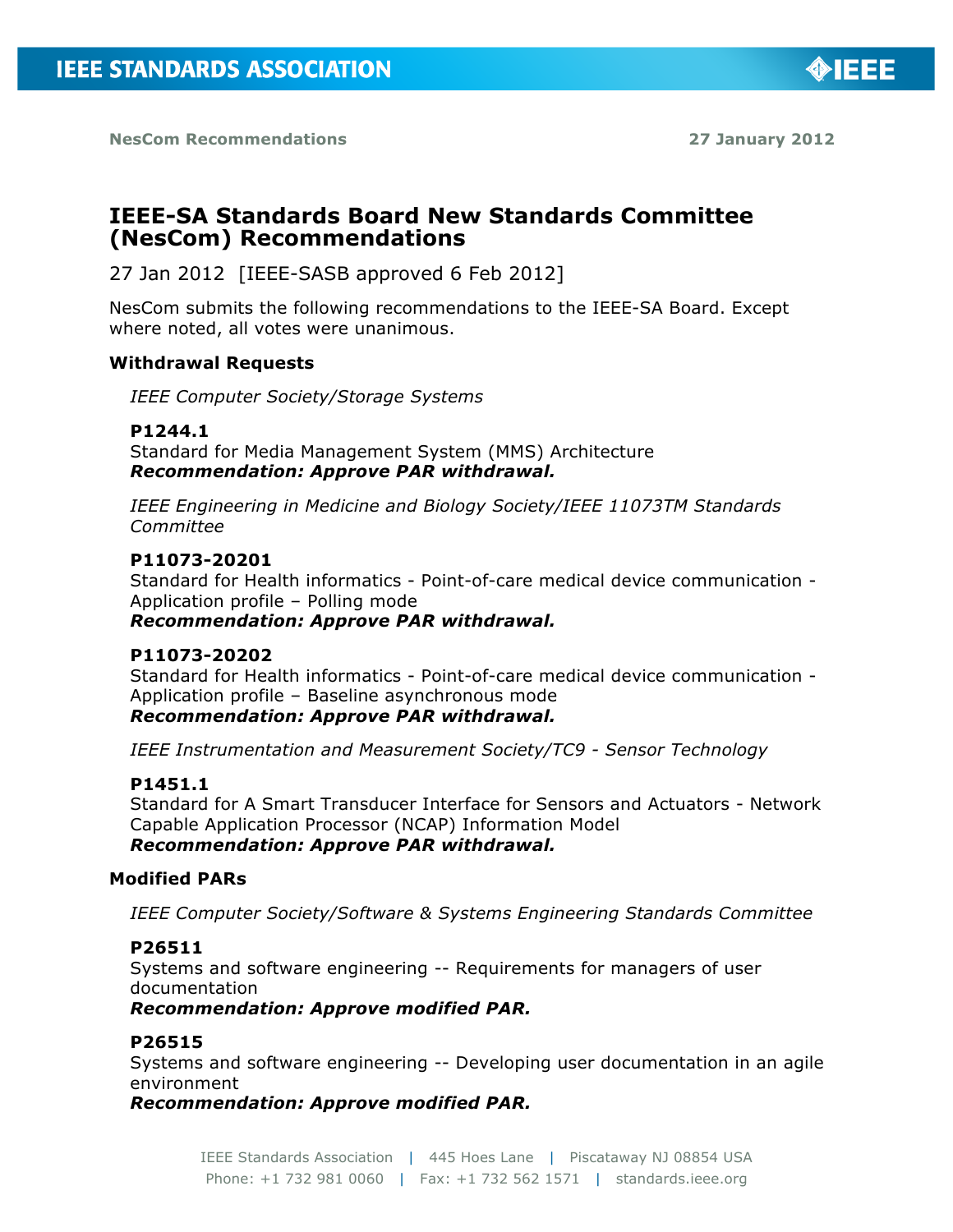*IEEE Power and Energy Society/Energy Development & Power Generation*

## **P422**

Guide for the Design of Cable Raceway Systems for Electric Generating Facilities *Recommendation: Approve modified PAR.*

*IEEE Power and Energy Society/Electric Machinery*

## **P1310**

Recommended Practice for Thermal Cycle Testing of Form-Wound Stator Bars and Coils for Large Rotating Machines

### *Recommendation: Approve modified PAR.*

#### **P1799**

Recommended Practice for Quality Control Testing of External Discharges on Stator Coils, Bars and Windings

### *Recommendation: Approve modified PAR.*

*IEEE Power and Energy Society/Surge Protective Devices/Low Voltage*

### **PC62.44**

Guide for the Application of Low-Voltage (1000 Volts rms or Less) Surge Protective Devices Used on Secondary Distribution Systems (Between the Transformer Low-Voltage Terminals and the Line Side of the Service Entrance Panel)

### *Recommendation: Approve modified PAR.*

*IEEE Power and Energy Society/Transmission and Distribution*

#### **P1815**

Standard for Electric Power Systems Communications - Distributed Network Protocol (DNP3)

#### *Recommendation: Approve modified PAR.*

#### **PC135.64**

Guide for Slip and Pull-Out Strength Testing of Bolted Dead End Strain Clamps *Recommendation: Approve modified PAR.*

*IEEE-SASB Coordinating Committees/SCC31 - Automatic Meter Reading and Energy Management*

#### **P1703**

Standard for Local Area Network/Wide Area Network (LAN/WAN) Node Communication Protocol to Complement the Utility Industry End Device Data Tables

*Recommendation: Approve modified PAR.*

#### **Extension Requests**

*IEEE Electromagnetic Compatibility Society/Standards Development Committee*

#### **P1642**

Recommended Practice for Protecting Public Accessible Computer Systems from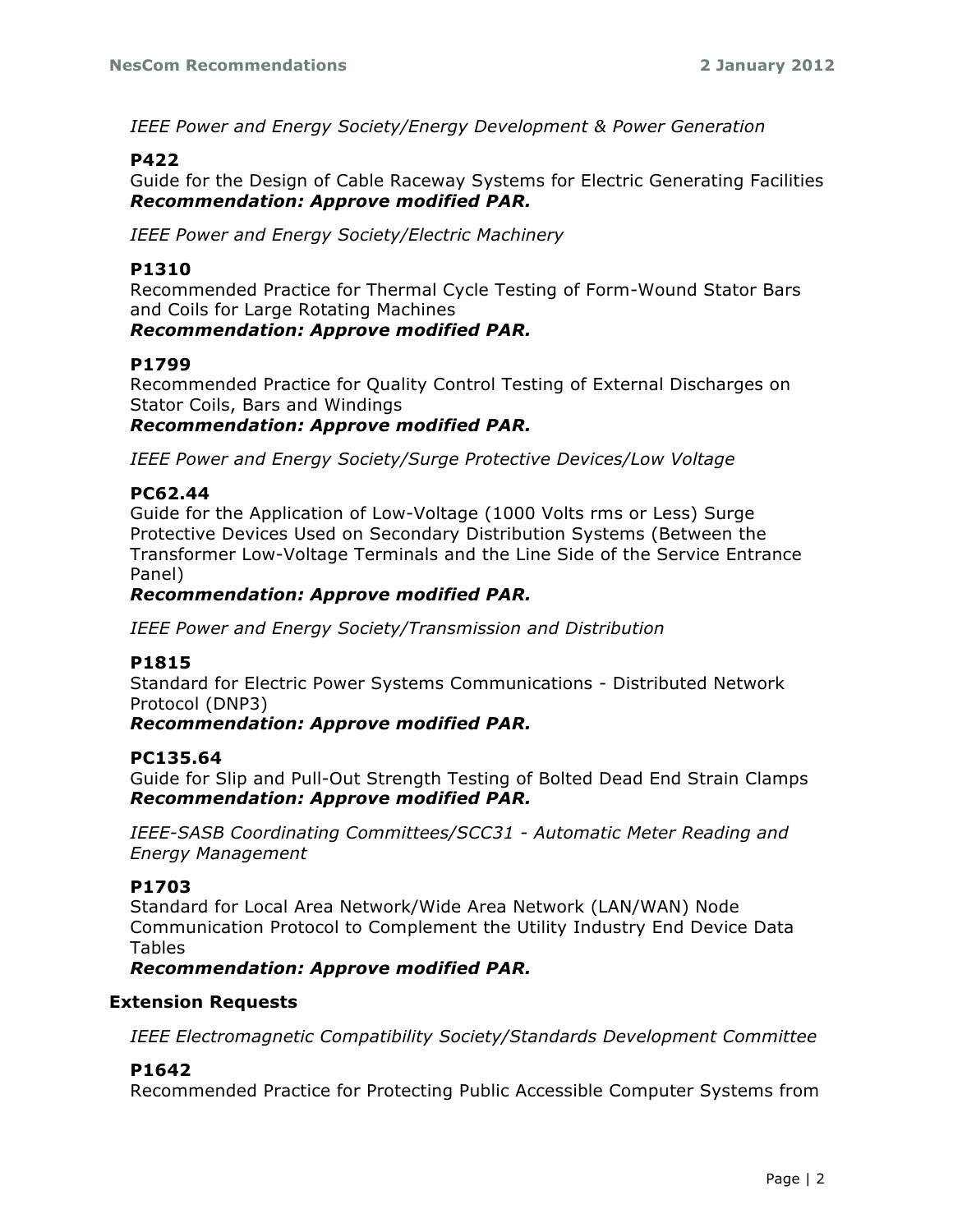### Intentional EMI

## *Recommendation: Approve request for an extension until December 2012.*

*IEEE Nuclear and Plasma Sciences Society/Nuclear Instruments and Detectors*

## **P325**

Standard Test Procedures for Germanium Gamma-Ray Detectors Used in Analog and Digital Signal Processing Systems

*Recommendation: Defer request for an extension until the 28 March 2012 NesCom meeting. If sponsor ballot has not begun by that time, the request will be disapproved.*

*IEEE Power and Energy Society/Energy Development & Power Generation*

## **P1095**

Guide for the Installation of Vertical Generators and Generator/Motors for Hydroelectric Applications

*Recommendation: Approve request for an extension until December 2012.*

*IEEE Power and Energy Society/Insulated Conductors*

### **P848**

Standard Procedure for the Determination of the Ampacity Derating Factor for Fire-Protected Cable Systems

## *Recommendation: Approve request for an extension until December 2012.*

*IEEE Power and Energy Society/Power System Analysis, Computing, and Economics Committee*

## **P1729**

Recommended Practice for Electric Power Distribution System Analysis *Recommendation: Approve request for an extension until December 2013.*

*IEEE Power and Energy Society/Transmission and Distribution*

## **P1048**

Guide for Protective Grounding of Power Lines *Recommendation: Approve request for an extension until December 2012.*

*IEEE-SASB Coordinating Committees/SCC31 - Automatic Meter Reading and Energy Management*

## **P1703**

Standard for Local Area Network/Wide Area Network (LAN/WAN) Node Communication Protocol to Complement the Utility Industry End Device Data Tables

*Recommendation: Approve request for an extension until December 2012.*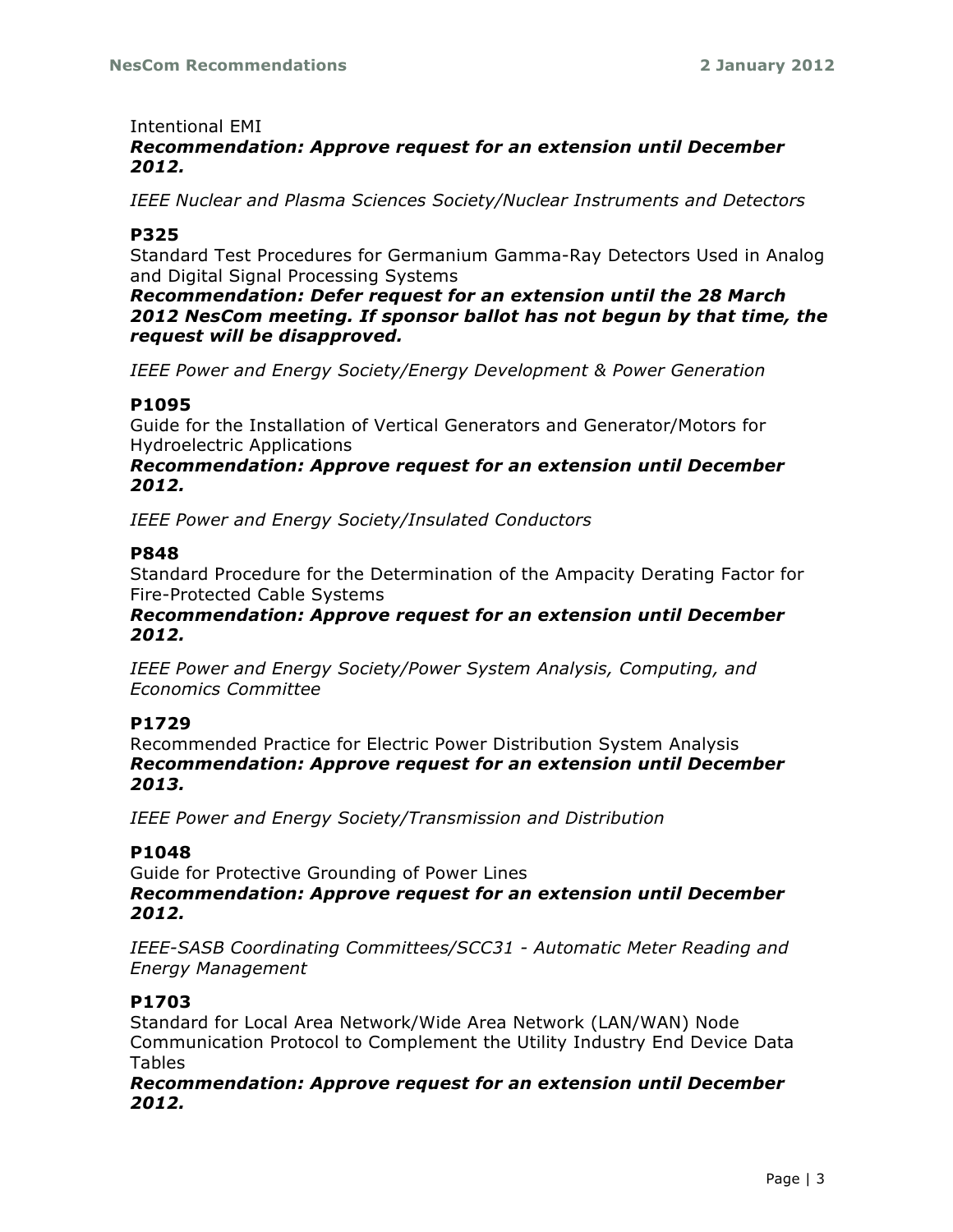*IEEE Vehicular Technology Society/Rail Transportation Standards Committee*

## **P1627**

Standard for Grounding Practices for dc Electrification Overhead Contact Systems, Including Application of Lightning Arresters, for Transit Systems *Recommendation: Defer request for an extension until the 28 March 2012 NesCom meeting. If sponsor ballot has not begun by that time, the request will be disapproved.*

### **New PARs**

*IEEE Computer Society/LAN/MAN Standards Committee*

## **P802.1Q-2011/Cor 2**

IEEE Standard for Local and Metropolitan Area Networks - Media Access Control (MAC) Bridges and Virtual Bridged Local Area Networks - Corrigendum 2: Technical and editorial corrections

*Recommendation: Approve new PAR until December 2016.*

*IEEE Computer Society/Software & Systems Engineering Standards Committee*

### **P1723**

Standard for a Service-Oriented Architecture (SOA) Reference Architecture *Recommendation: Defer approval of new PAR until the 28 March 2012 NesCom meeting so that additional input on the title, scope and purpose can be obtained from the Working Group.*

*IEEE Computational Intelligence Society/Standards Committee*

#### **P1855**

Standard for FML - Fuzzy Markup Language - for achieving interoperability in fuzzy systems design

#### *Recommendation: Approve new PAR until December 2016.*

*IEEE Industrial Electronics Society/Industrial Electronics Society Standards Committee*

## **P1451.001**

Recommended Practice for Signal Treatment Applied to Smart Transducers *Recommendation: Approve new PAR until December 2016.*

*IEEE Instrumentation and Measurement Society/TC9 - Sensor Technology*

## **P1451.1.4**

Standard for a Smart Transducer Interface for Sensors, Actuators, and Devices eXtensible Messaging and Presence Protocol (XMPP) for Networked Device Communication

#### *Recommendation: Approve new PAR until December 2016.*

*IEEE Power and Energy Society/Surge Protective Devices/Low Voltage*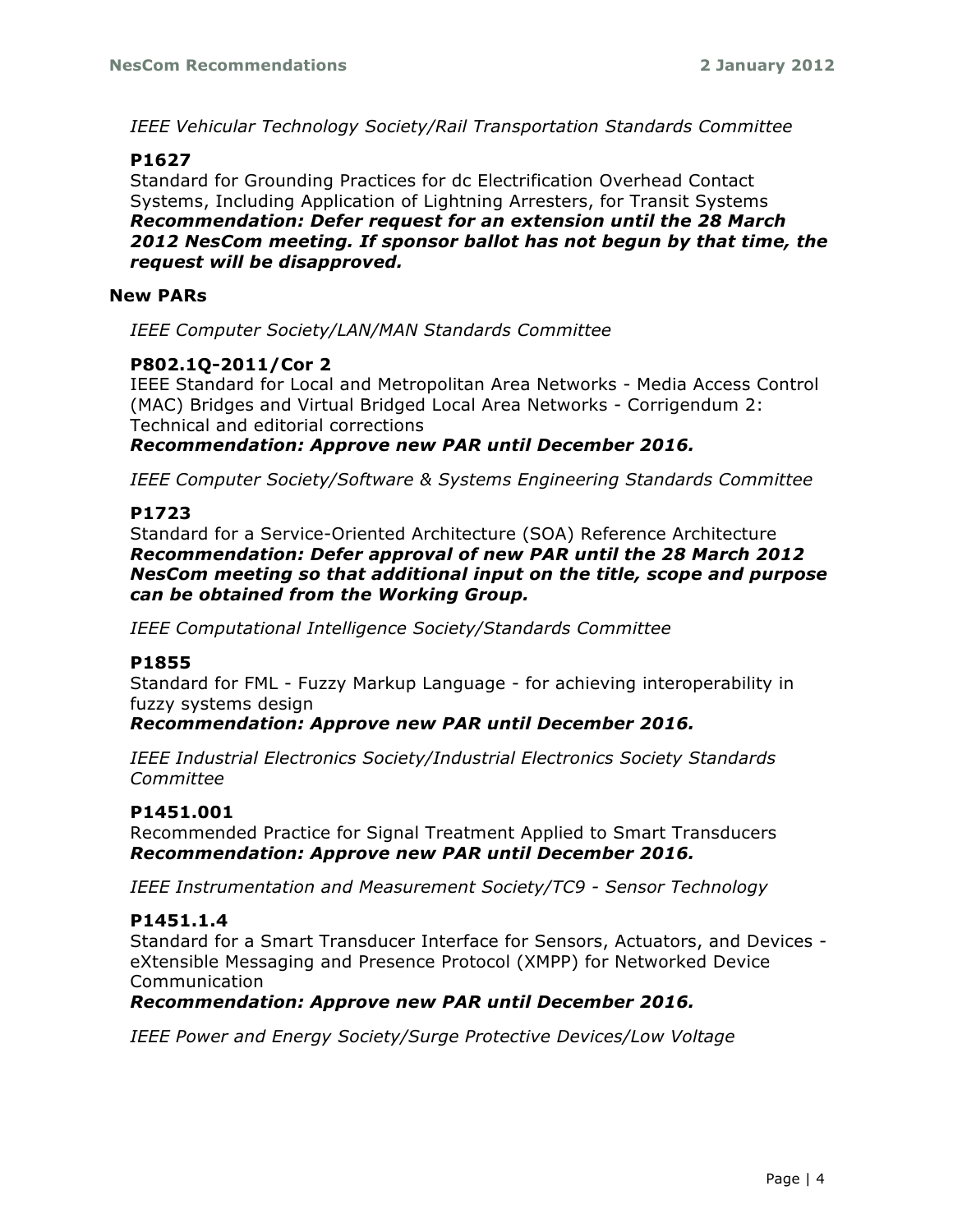## **PC62.52**

Guide for the Application of Surge Protective Devices for a Wind Power Facility *Recommendation: Approve new PAR until December 2016.*

*IEEE Power and Energy Society/Switchgear*

## **PC37.30.3**

Standard Requirements for High Voltage Interrupter Switches, Interrupters or Interrupting Aids used on or attached to Switches Rated for Alternating Currents above 1000 Volts

## *Recommendation: Approve new PAR until December 2016.*

## **PC37.30.4**

Standard for Test Code for Switching and Fault Making Tests for High Voltage Interrupter Switches, Interrupters or Interrupting Aids used on or attached to Switches Rated for Alternating Currents Above 1000 Volts

### *Recommendation: Approve new PAR until December 2016.*

## **IEEE Power and Energy Society/Transmission and Distribution**

#### **P1854**

Guide for Smart Distribution Applications Guide *Recommendation: Approve new PAR until December 2016.*

*IEEE Power and Energy Society/Transformers*

## **PC57.12.39**

Standard Requirements for Distribution Transformer Tank Pressure Coordination *Recommendation: Approve new PAR until December 2016.*

## **PARs for the Revision of Standards**

*IEEE Instrumentation and Measurement Society/TC9 - Sensor Technology*

#### **P1451.1**

Standard for Smart Transducer Interface for Sensors and Actuators - Common Network Services

*Recommendation: Approve PAR for the revision of a standard until December 2016.*

*IEEE Power and Energy Society/Nuclear Power Engineering*

## **P690**

Standard for the Design and Installation of Cable Systems for Class 1E Circuits in Nuclear Power Generating Stations

*Recommendation: Approve PAR for the revision of a standard until December 2016.*

*IEEE Power and Energy Society/Surge Protective Devices/Low Voltage*

## **PC62.48**

Guide for Interactions Between Power System Disturbances and Surge Protective Devices